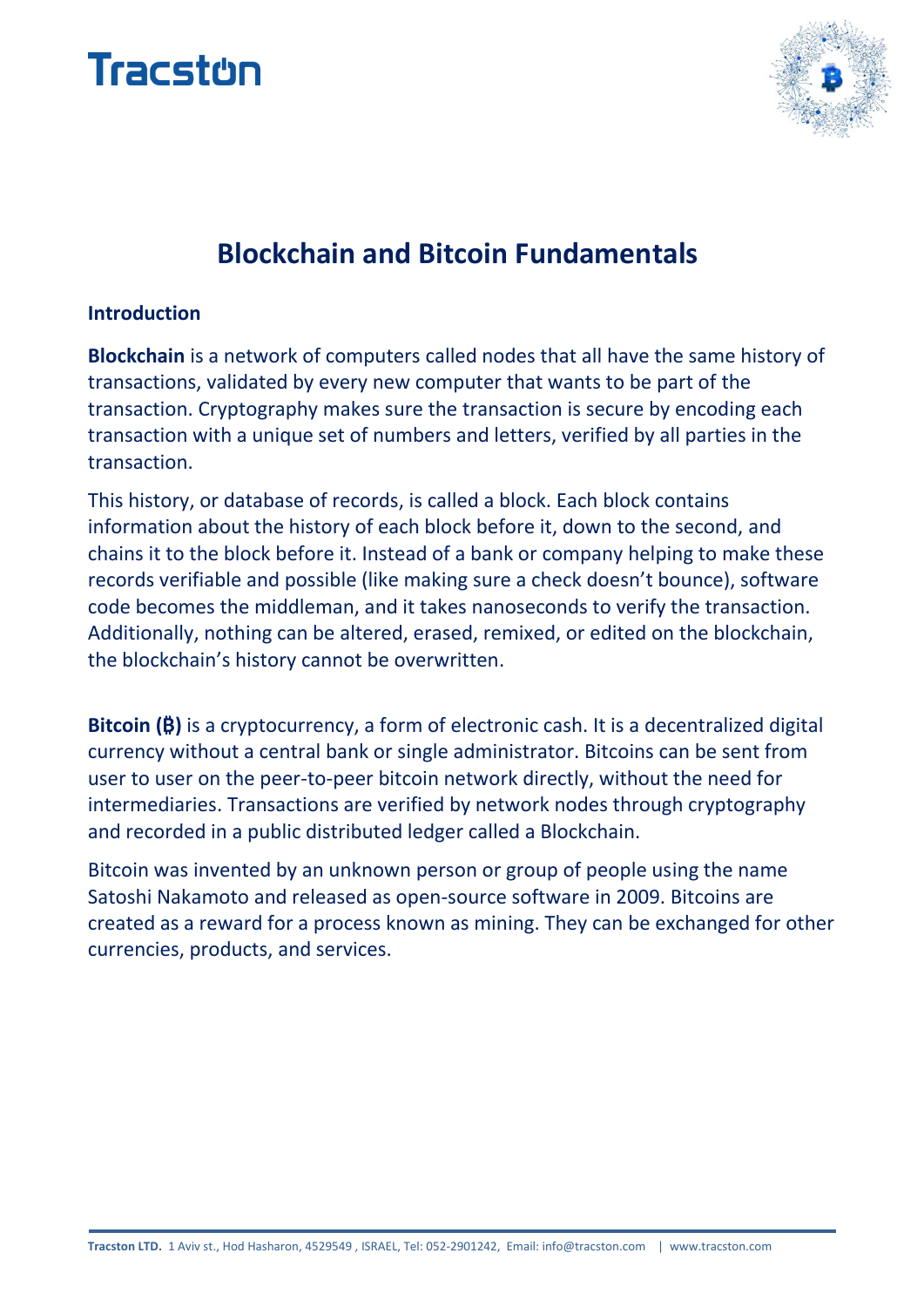# Tracston



# **Objectives**

This course is designed to take you through the basics of Blockchain Technology. A Beginner's Guide, if you will. Even for the most informed technologists, Blockchain Technology is very difficult and often dense subject matter to fully internalize and understand. This course is here to help students unpack the ideas and better understand what the most important opportunities are in and around this new technology. We cover the Economics, Technology, and Business of Blockchain.

#### **Duration: 5 hours**

## **Target Audience**

This Course targets audience are:

- This course is for someone who wants to quickly understand and expand their knowledge of how blockchain and Bitcoin work as well as how they are applied in business.
- Business people who want to learn more about how blockchain and Bitcoin are impacting the world of business.
- Anybody with a little bit of backend and/or frontend software development experience

### **Prerequisites**

- Internet Access
- Basic Computer knowledge